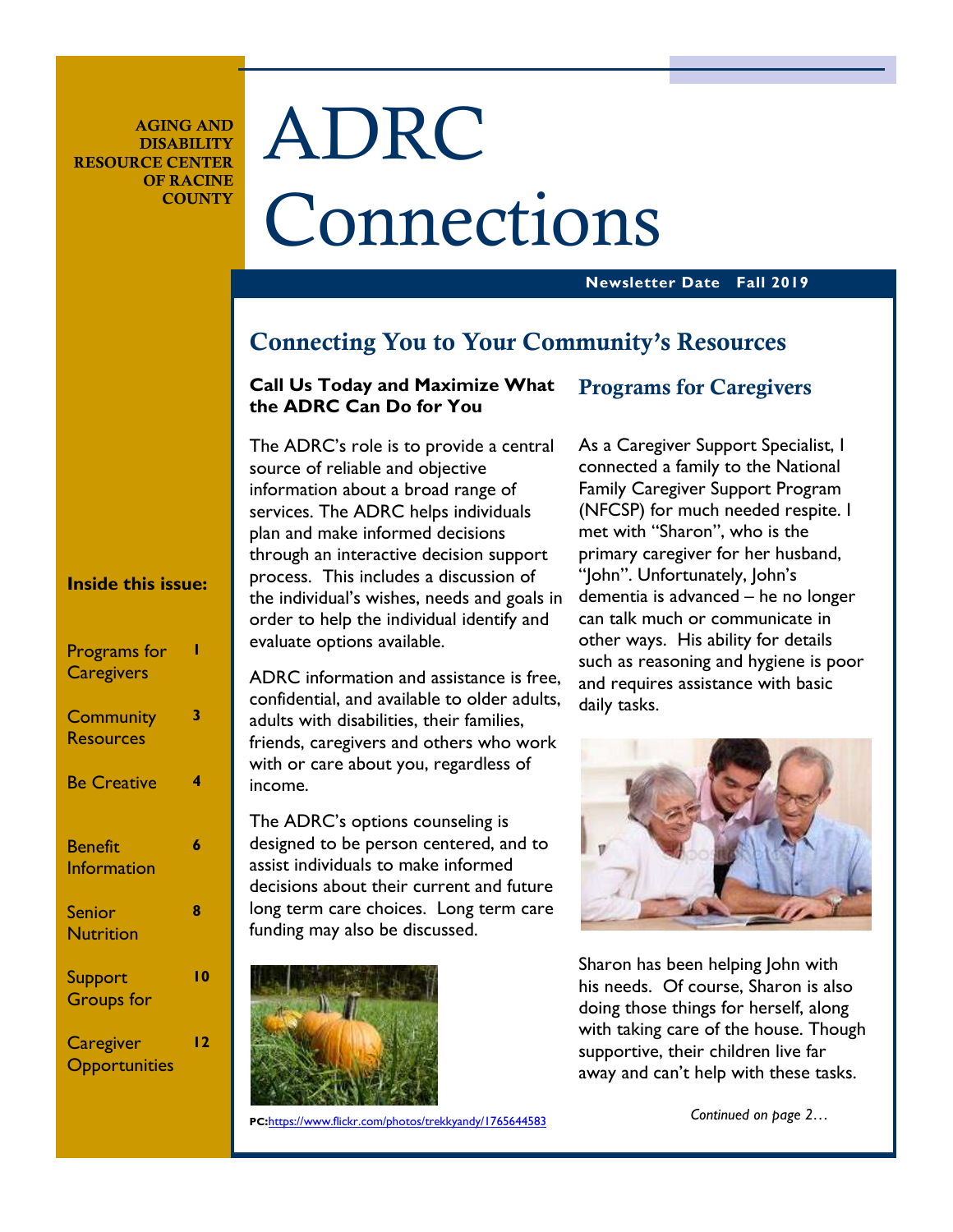### **Page 2**

### **Important Medicaid Information**

Effective September 1, 2019 there is a change in the Medicaid program for Medically Needy. The income limit has been raised to 100% of the Federal Poverty Limit for the relevant group size. For a single person, the change is from the previous limit of \$591.67 up to \$1040.83, and \$1409.17 for a group of two. If you have applied in the past and have been denied, it is possible to re-apply. If you have questions about your current or previous status, you may wish to contact our area consortium WKRP (Wisconsin Kenosha Racine Partners) at 888-794-5820.

continued from front page

On top of John's health issues, Sharon has her own – she has cancer. Sharon found it increasingly difficult to do all of her caregiving tasks. She had been upset that she could not care for John the way she wanted – and he needed.

After meeting with Sharon and John, the NFCSP program was able to assist with their needs. Sharon was able to find a supportive homecare agency to come in and provide cares for John. Starting with a couple days a week, the caregiver came into the home and helped John get up, shower and get ready for the day. They also prepared light meals for the next couple days and assisted with the laundry.

Over the following year, the family has experienced the benefits of using inhome care and has increased the amount of time the caregiver is in the home. The help from this company is indispensable and Sharon realized that having someone come in is a great help and relief to her and John in this time of need.

The positive impact of the National Family Caregiver Support Program is tremendous. There are so many families who need respite, like this one – whether they are caring for their parents, spouse, partner, friend, child, or anyone else – the NFCSP funding can provide respite which is a fantastic help to these families! It is important for a caregiver to take care of themselves, and not get lost in the caregiving. In Sharon's case, the respite allowed her to rest and maintain her health. For some caregivers, it allows them to get out of the house and do something for themselves – golf, lunch with a friend, attend a support group, or go to a movie. The self-care and replenishment that can happen from being away and knowing that your

loved one is safe and cared for while you're away, is an amazing thing to a caregiver.

### *By Elizabeth Trudeau*

*For information on eligibility and accessing funding programs like the National Family Caregiver Support Program contact the ADRC at 262-833-8777* 

### **Respite Care**

Everybody needs a little time away now and again. With the fall season, many times our schedules change, and while we are planning and preparing, there is often little thought given to self-care. The word respite conjures up different things to different people, but at its most basic level, it means taking some time off and taking a break from the everyday routine.

There are many possibilities for respite. Check out any of the ADRC directories (see:

https://www.adrc.racinecounty.com/site/ 453/service\_directory.aspx ) to find information about respite, leisure activities, and other programs and services that can help with that "little bit of time away." You can also call the ADRC weekdays between 8 am and 4:30 pm to talk to an Information and Resource specialist about your current situation, or to make plans for the long term. You can also request paper copies of any of our resource materials.

Call the ADRC at 262-833-8777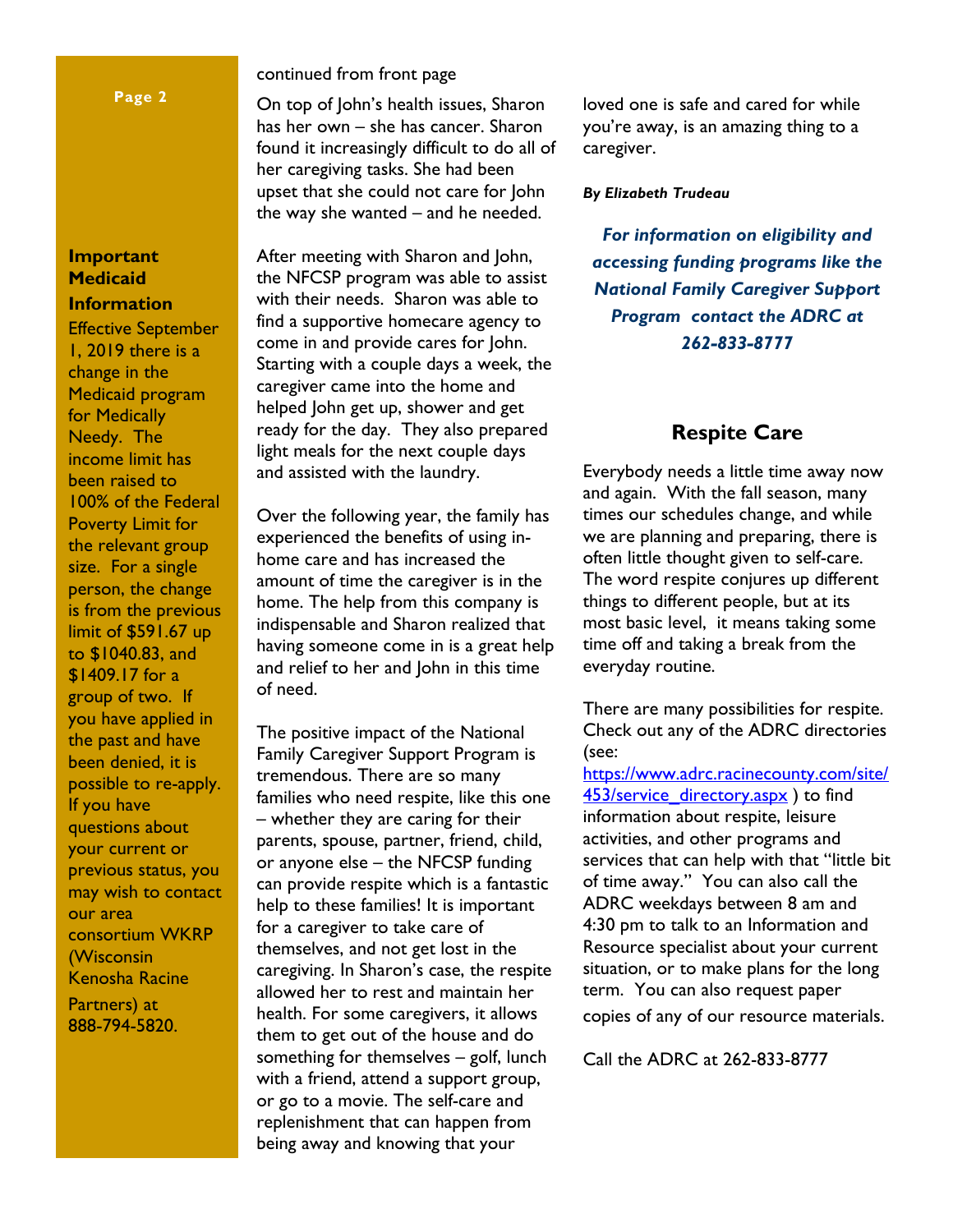### **Transition in Racine County**

Are you the Caregiver for a young adult, age 17.5 to 21 years of age?

If you are looking for assistance in knowing what benefits your child may be entitled to as an adult with a disability, the ADRC can help you understand your options. Guardianship, vocational skills, education, health insurance, social security, recreational activities, transportation and in-home assistance are some topics of interest. The ADRC is a free and unbiased source of this information tailored to suit your individual needs. Consider contacting the ADRC to begin your relationship with a friendly ADRC specialist today.

The ADRC of Racine County has updated our information regarding the transition process including a checklist, and information on insurance, income and benefits. We have also updated our advance directives information. This includes the new "Supported Decision Making" option. Call the ADRC at 262-833-8777 if you would like this information or to schedule an appointment.

The ADRC also has information and resources to assist adults with physical and intellectual disabilities who are not in the transition process.



See more **Transition information**  at: https://www.adrc.rac inecounty.com/site/4 76/youth in transiti on.aspx

### **Community Resources**

### **Stay Up To Date**

Did you know that the ADRC has a Facebook page? It is a place where we share upcoming events, programs, workshops, support group information and other interesting items related to the people we serve. We do not accept "friend" requests as we wish to protect the privacy of our consumers, but you can **like or follow** the page to receive the information. The greater the number of people who like us means that the information we post gets shared with a larger audience. We know the work we do is important for our community and appreciate your help in getting the word out.

You can access the Facebook page through a link on our ADRC website at www.adrc.racinecounty.com, or go

directly to: http:// www.facebook.com/pages/Aging-and -Disability-Resource-Center-of-Racine-County/182368485167077

The ADRC always welcomes your feedback and ideas on how we can best serve you. Call, write, or email (adrc@racinecounty.com) with your

comments and ideas.

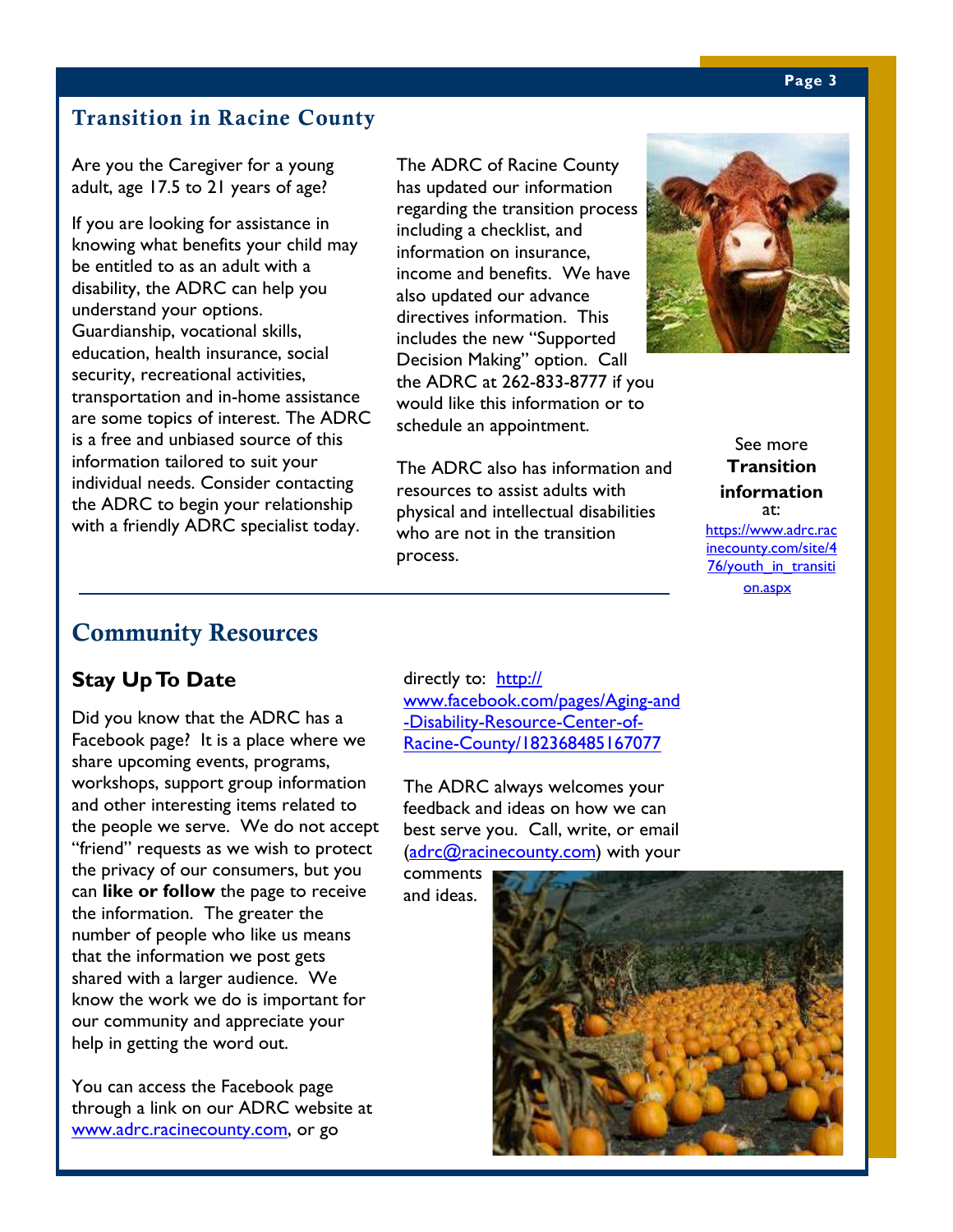### **Be Creative**

*Carol lives with her three young grandchildren. Carol has given each of the children all the love and care and emotional support she can muster. They are the treasures of her life. Still, she feels her energy waning and sometimes wonders how she'll be able to accomplish this task that she considers sacred. Taking care of herself is something she hasn't thought about until now. Her doctor told her the other day "you need to take better care of yourself" and gave her a pamphlet about stress. She feels worried, and sad, and full of love for the children.* 

*Carol took the advice of her doctor and found a creative way to reduce stress and remain connected to her grandchildren. Carol sits with the children, while waiting for dinner to come out of the oven, and journals while the children write or color. Together they can share some quiet time or the stories of their day. There is the added benefit of sharing the 'art' that the children and Carol create.* 



One healthy practice suggested for stress management is journaling – keeping a record of your day, your feelings, your problems, your blessings, or anything that comes to your

mind at the moment. You can write on a napkin, a stray piece of paper, a beautiful booklet, a computer or other device…whatever is handy. You can record your entry on a cell phone "selfie" or other digital gadget. There are even pens that will write and record audio! You don't have to use words, either! Doodles make can be great journal entries. Where and when you journal also needs to remain flexible for a lot of caregivers. Some have reported that on some days the bathroom is their oasis. If you have some respite time away from your duties, a coffee shop, the local park or the library would be a good setting.

Some beneficial effects from journaling include:

- You sometimes write yourself into a solution for a challenge you're portraying.
- You feel like you've gotten something "off your chest", as though you've talked to your best friend.
- You have better health. Research has indicated it can improve: pain abatement, resistance to minor illnesses, healthier immune systems, lower blood pressure and heart rate (stress indicators), and general feeling of well-being

So, what's not to like about starting the practice of journaling? If it's not a good option for you, you can find a stress management technique that works. Be creative and pick something that you will use - but do pick something. It's all part of **Taking Good Care of Yourself!** 

**Another creative idea…**

Are you looking to get out of the house? Consider spending  $1-1\frac{1}{2}$ hours a week delivering Meals on Wheels. Can't commit to a weekly schedule, think about being a 'fill-in'. Contact Ruth at 262-833-8766 for more information.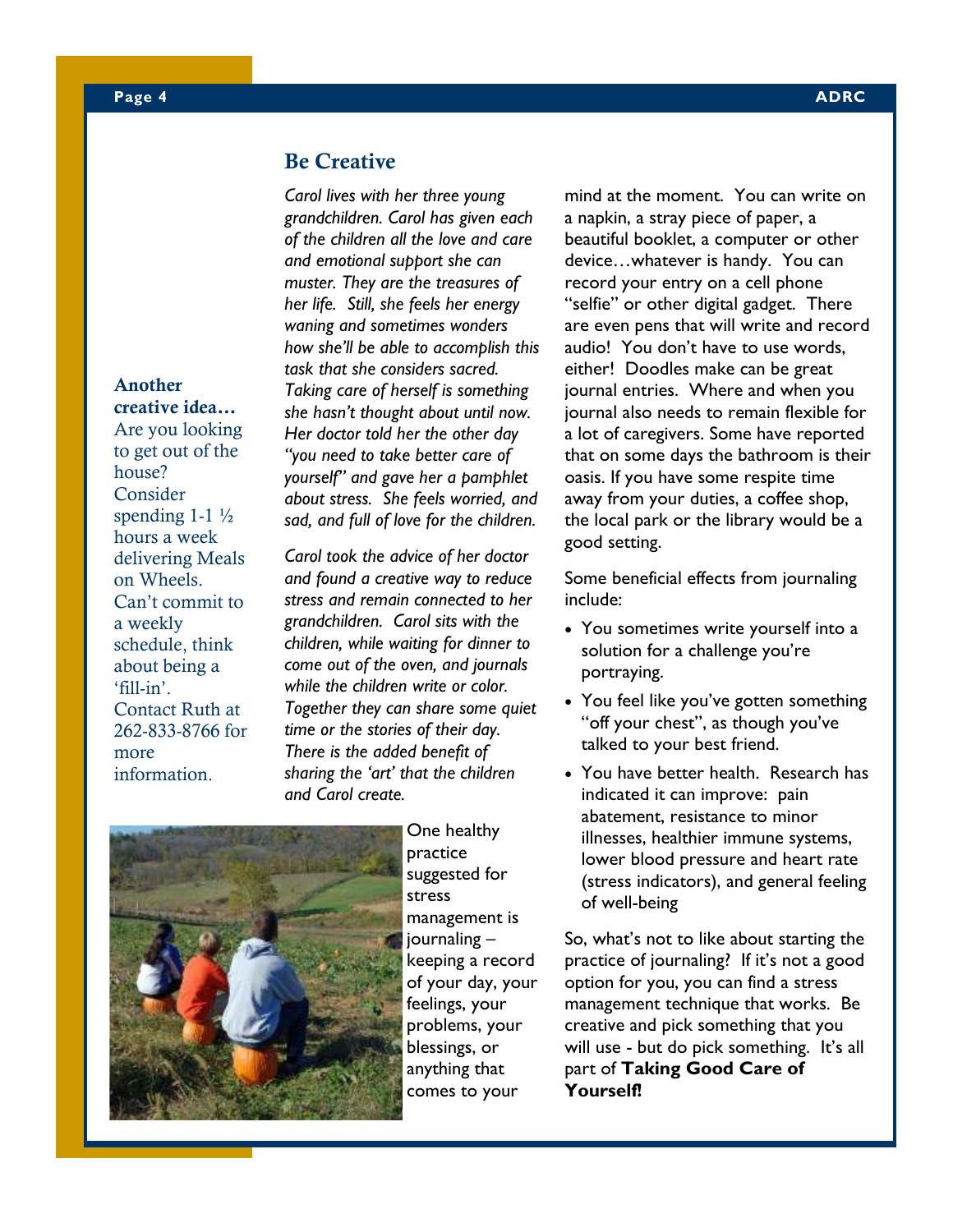### **Providing Purposeful Activities**

When your loved one is no longer able to do the hobbies or activities he or she once enjoyed, it can be hard to know how to spend meaningful time with them. The person may no longer be able to complete puzzles, play bridge, build a birdhouse or tend a garden. He or she may spend much of their time staring off, pacing or dozing. How can a caregiver provide meaning and purpose in their loved ones' life?

When you explore a person's life story you discover the things that once were meaningful and important to them. Look at what the person's occupation and hobbies were, then consider their current ability level and skills to creatively adapt or simplify the activities to match their abilities. For example, a retired farmer may no longer drive tractor, but may enjoy visiting the implement lot or looking at farming magazines. Think about the tools that he once used. Let the person hold and "use" a wrench, pliers, twine, etc. and talk about all the work that needed to be done on the farm. There may even be a favorite cap, overalls or work gloves that may refresh the person's memory and bring a smile to their face. And getting their hands in fresh soil may spark memories about years of drought or flooding and simply connect them to the earth.

What about a plumber? Try giving him different sections of PVC pipes and connectors. For the housewife who raised a family, give her some canning jars with lids and screw tops or baby clothes and diapers to hold and sort. The person who was

always building things may enjoy a box of different kinds of wood blocks to feel, sand, or even smell.

A once avid card player might enjoy playing a simple card game or feel honored to be an "advisor" to a newer player. Or perhaps simply holding the cards in her hands can bring back even some vague memories. A past gardener could help plant seeds or use gardening tools to dig in the soil. Looking at a variety of seed packets and helping choose what will be planted can give him a sense of control and productivity.

Be creative and try a variety of things. Remember, the goal is to help the person feel important and productive and to give their life purpose and meaning. Connecting the person with past memories and meaningful activities will give the person feelings of accomplishment, value and purpose.

The Alzheimer's Association suggests that successful activities should focus on past interests and skills, recall a person's work related past, stimulate all 5 senses and be adult in nature. If possible, find ways for the person to "help" with household duties and their personal cares. Keep in mind that the process is more important than the final product.

When you find activities that help your loved one feel good, both of you will enjoy your time together much more.

J*ane Mahoney Caregiver Support Specialist GWAAR* 



*If you have a topic of interest you would like covered or a comment on the content of this newsletter please let us know your opinions.* 

*Email— ADRC@ racinecounty.com* 

*Call– 262-833-8777* 

*or write– ADRC 14200 Washington Ave Sturtevant, WI 53177*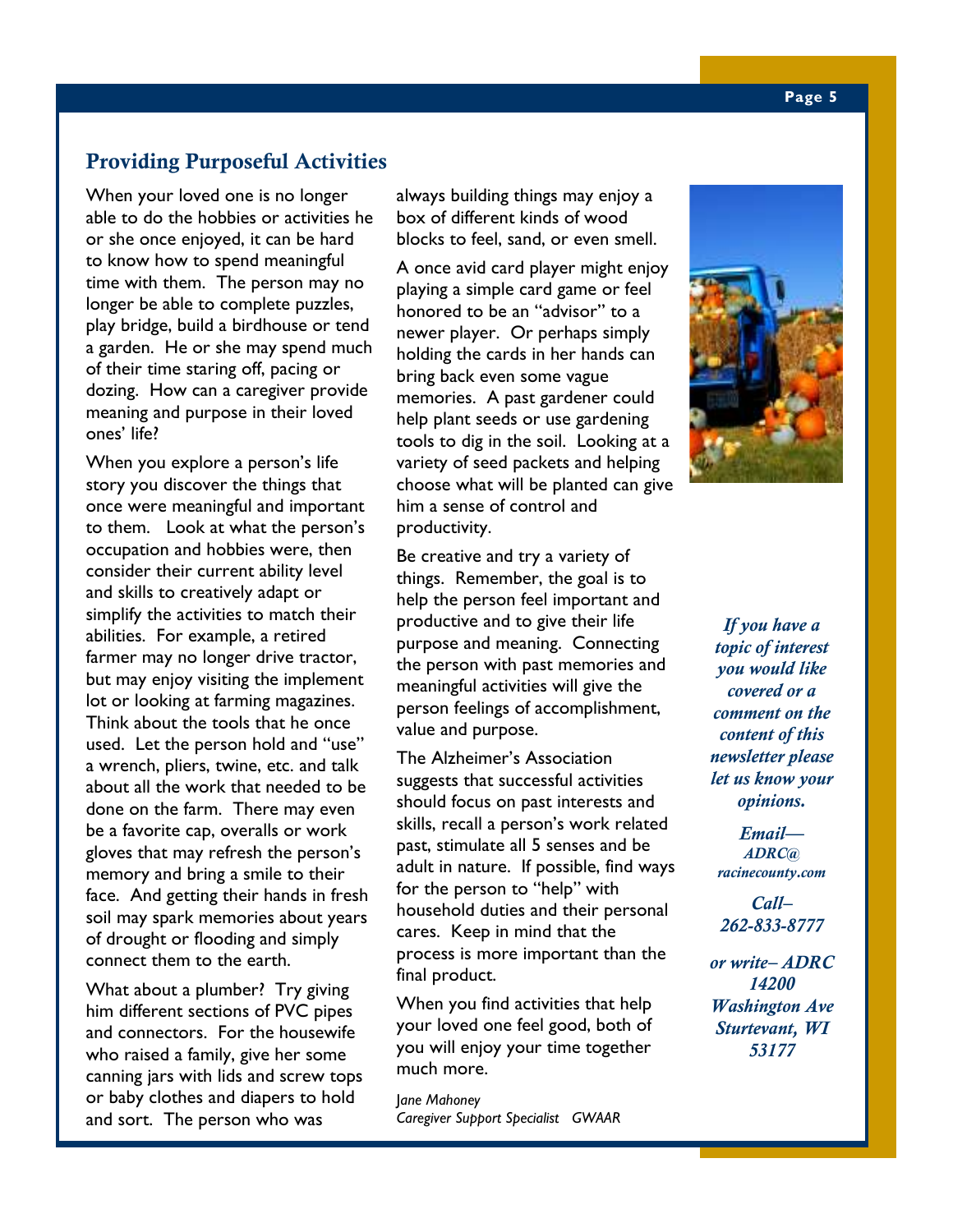### **Page 6 ADRC 2012 12:00:00 ADRC 2013 12:00:00 ADRC 2014 12:00:00 ADRC 2014 12:00:00 ADRC**



### **Your Benefits**

**Important Numbers**  (Toll Free)

**Social Security**  Local: 866-270-8629 National: 800-772-1313

### **Medicare**  1-800-Medicare

(800-633-4227)

**Wisconsin Medicaid**  Member services: 800-362-3002

**Wisconsin Kenosha Racine Partners Consortium (WKRP)**  888-794-5820

**Other Insurance Helpers:** 

**Disability Drug Benefit Helpline**  (Medicare Part D) 800-926-4862

**Medicare Hotline**  800-633-4227 http:// www.medicare.gov/

**Medigap Helpline**  800-242-1060 http:// longtermcare.wi.gov/ State Health Insurance Assistance Program.

### **Wisconsin Medigap Prescription Drug Helpline**  855-677-2783

**Medicare Rights Center**  800-333-4114 http:// www.medicarerights. org

**Office of the Commissioner of Insurance**  608-266-3585 or 800-236-8517 https:// oci.wi.gov/Pages/ Homepage.aspx

### **Time to Review Your Medicare Plan!**

### *Medicare's Annual Open Enrollment Period Provides an Important Opportunity*

Do you have a Medicare Prescription Drug (Part D) plan? Every year Medicare Part D plans can change the list of prescription medications they will cover, known as the plan formulary. That means even if you are taking the same medications, the amount you pay for your medications may change in 2020! The plans' premiums, deductibles, and co-pays can also change each year.

What can people do about this? All Medicare beneficiaries should check their Part D coverage each year during Medicare's annual Open Enrollment Period which runs **October 15th through December 7th**. This is the time of year to find out if your current plan will cost you more, or less than other Part D plans in 2020. If it is no longer the best plan for your medications, this is the time to make a switch to a Part D plan that will suit you better.

Make sure you will have appropriate coverage for your medications in the new year. Medicare beneficiaries in Racine County can receive free, unbiased assistance with plan comparisons from the Benefit Specialist. Don't let this opportunity pass you by! The Benefit Specialists can also check to see if there are any other programs or benefits that you may be eligible for.

For further information, assistance or to set up an appointment call the **ADRC of Racine County** at **(262) 833-8777.**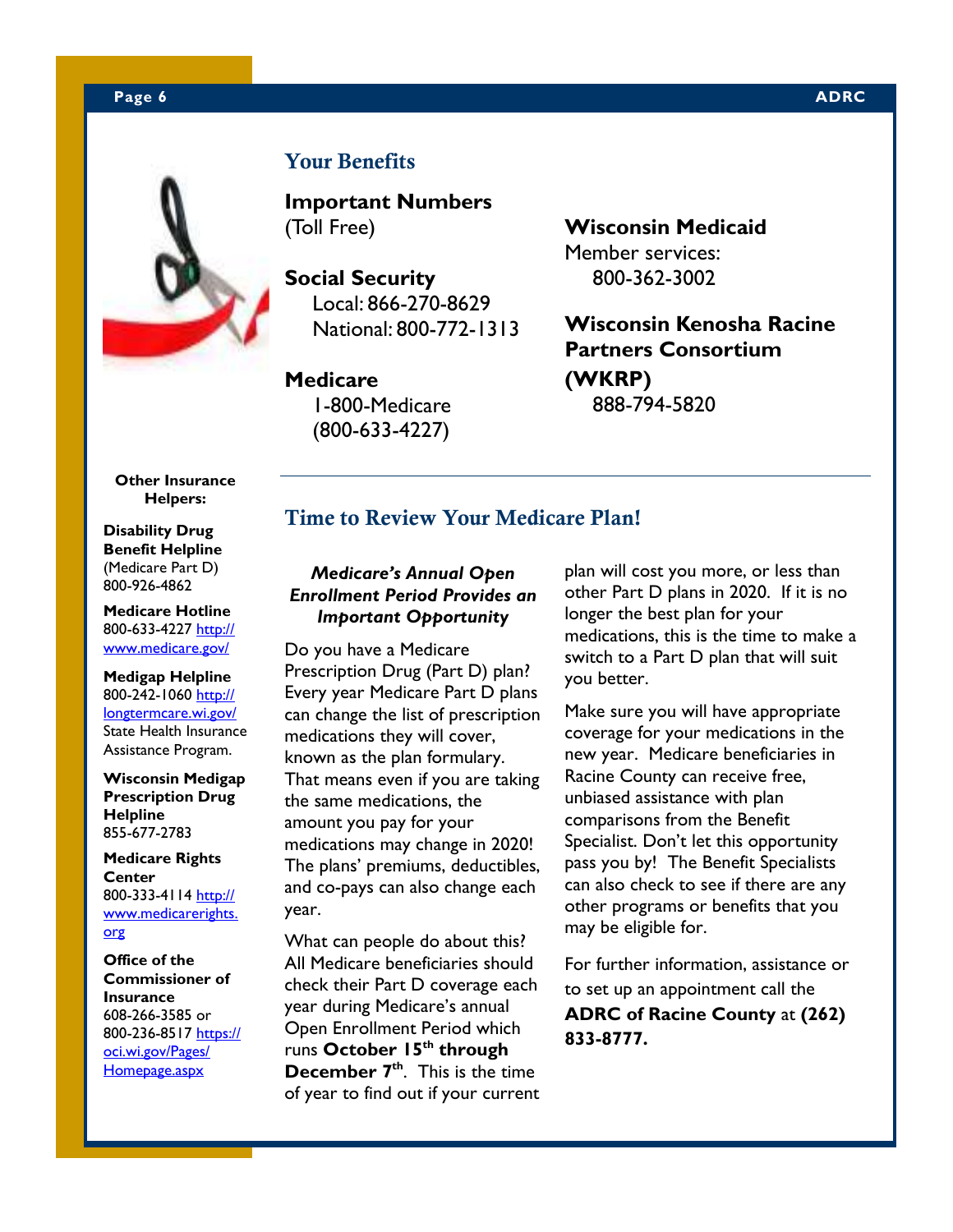### **ADRC Page 7**

### **Retire from Driving?**

Being able to drive is more than just getting where you want to go. It is a symbol of freedom, independence and self-sufficiency. But it is important to consider what happens when declining vision, medication side-effects or a degenerative condition means you, or your loved one, is no longer safe to drive. Transitioning from driver to non-driver is a difficult decision. Planning ahead can alleviate some of the anxiety.

Just like people plan for retirement when they leave the workforce, Driving Retirement is planning for a time when driving is no longer safe. It is a proactive move that gives a person control over how to live life outside the driver's seat and avoids having to take away the keys. Discussing driving retirement while the person still drives will make the transition from driver to rider easier. Consider the following points:

- ♦Start by learning what transportation options are available by talking to friends, health care providers and the ADRC of Racine County.
	- Get details about how things work.
	- Make a list of the options available and consider some other ways to do things. For example, some things can be mailed, or a delivery service can be used.
- Besides public transportation you can walk, bike or ask family or friends for rides.
- Include family members and friends in the conversation as you develop the plan and don't forget to include social activities!
- $\triangle$ Once a plan is in place, try out some of the options right away. Take a friend or family member along until you get comfortable. This can increase confidence.
- $\triangleleft$ The next step is to determine when it is time to stop driving. The ADRC has further information about this and you can access the Driving Retirement Brochure & Workbook as well as other resources on our website at: https://

www.adrc.racinecounty.com/ site/471/transportation.aspx or call us at 262-833-8777 and we can mail the information.

When it is time to put the driving retirement plan into action be positive and optimistic. Even when change is unwanted, people have the ability to adapt and thrive. Get the conversation started to help you find the balance between maintaining independence and ensuring safety, for you, your family and your community.

*Adapted from an article by Jane Mahoney, Caregiver Support Specialist GWAAR.* 



Rehabilitation services are provided by OBVI to help individuals who are blind or visually impaired to achieve their own goals of independent living. **Call: Kathleen Connell 414-227-4207** 



You can meet with **Caroline Ludka at the ADRC** (2nd Friday of Month 9:30 to 11:30 am) to discuss a variety of topics tailored to the unique needs of Deaf, Deaf-Blind, or Hard of Hearing residents. She will meet with those who walk in, or you can contact her at: **262-565-6349** for an appointment.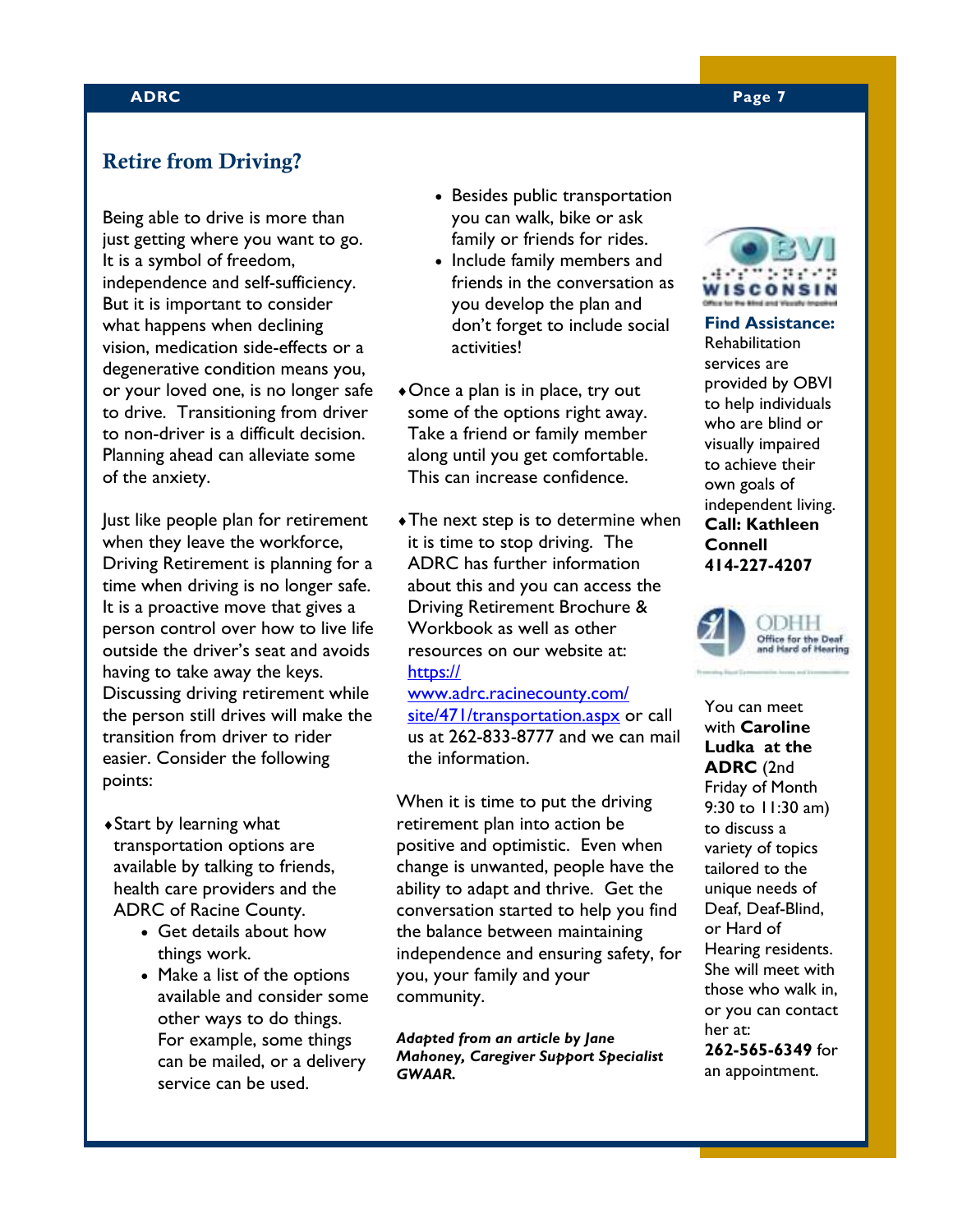### **Racine County Senior Nutrition Program**

*Menus: You can find the menus for coming months in your local newspaper or online at:* 

*www.adrc. racinecounty. com* 

*Call 833-8766 to make a reservation at one of our Dining Sites. Please call before 9:00 a.m. at least one business day in advance.* 

**Dining Sites:** 

**Burlington Senior Center**  587 E State St, Burlington Weekdays at Noon

**Lake Oaks Apartments**  1916 S Wisconsin Ave, Racine Weekdays at Noon

**Lincoln Villas North Apts** 3919 Ruby Ave, Racine Weekdays at 11:30 am

**Mount Pleasant Place**  5820 Lincoln Village Dr, Racine Weekdays at 11:30 am

**Living Faith Lutheran Church**  2915 Wright Ave, Racine Weekdays at Noon

**Salvation Army**  1901 Washington Ave, Racine Weekdays at Noon

**Union Grove Hometown Village**  1415 13th Ave, Union Grove Weekdays at 11:30 am



### **Welcome to Our New Senior Nutrition Program Director!**

Hello Everyone,

I would like to introduce myself! My name is Elizabeth Trudeau, and I am the new Nutrition Director for the Racine County Senior Nutrition Program. I'm very excited to be here, and I'm looking forward to helping the nutrition program grow and thrive.

Prior to this position, I was with the Aging and Disability Resource Center of Racine County as a Caregiver Support Specialist, working with families to provide them with resources and support during their caregiving journey. And prior to that, I was a Meals

on Wheels driver and dispatch worker for the Milwaukee County Meals on Wheels program. Being involved with Racine County's Nutrition program is a little like coming home.

Racine County also has great volunteers who are kind and caring. That is shared with the Meals on Wheels and dining site participants. I'm very happy to be a part of this team. I look forward to meeting and working with everyone involved with the nutrition program!

Warm regards,

*Elizabeth Trudeau, Nutrition Director Racine County Senior Nutrition Program 262-638-6336*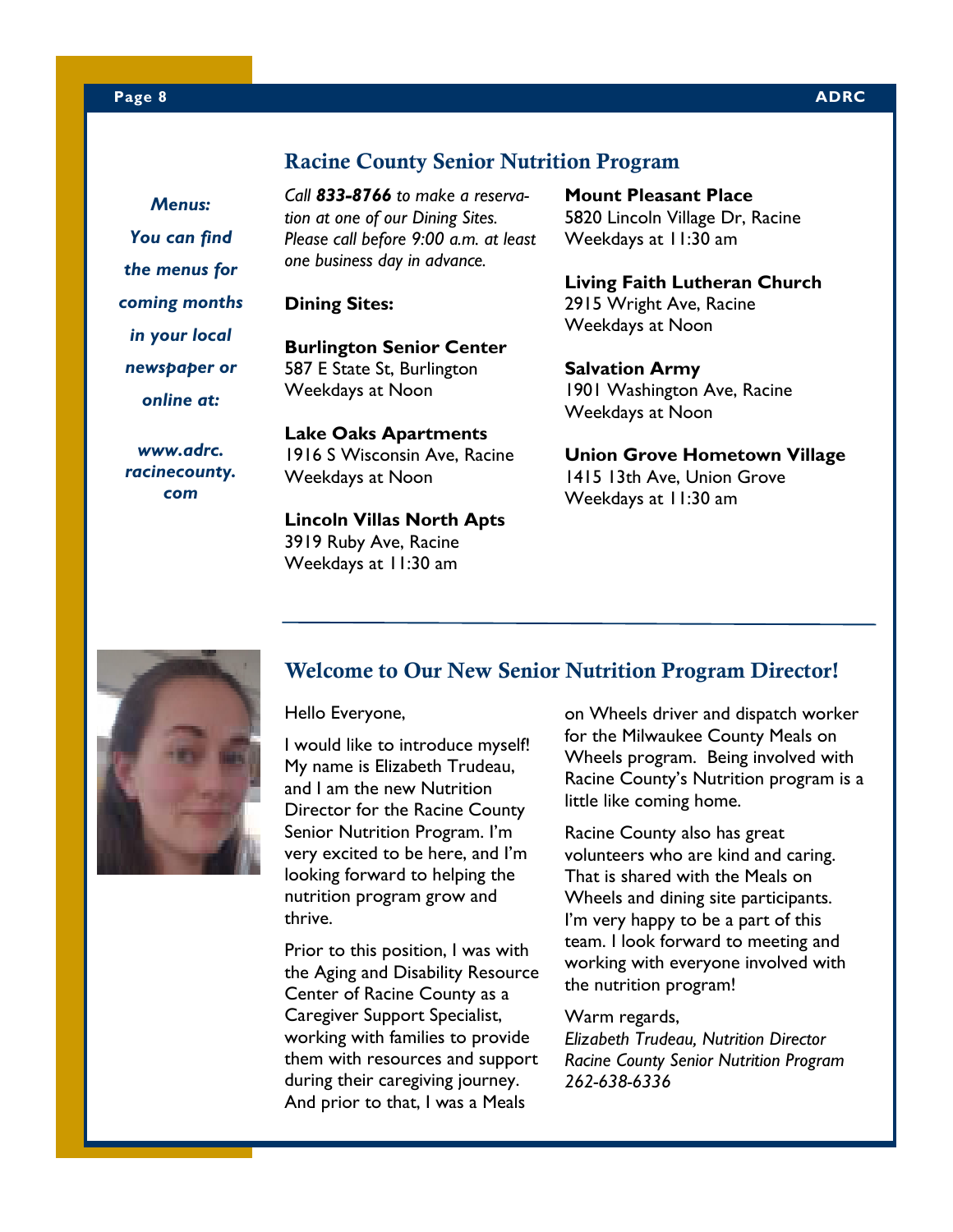### **ADRC Page 9**



## **NUTRITION FOR ARTHRITIS**



No diet can cure arthritis, but certain eating patterns and lifestyle choices can relieve some symptoms of arthritis and reduce inflammation. Following a Mediterranean-style diet is ideal for low inflammation and overall healthy living.

### **FRUITS AND VEGETABLES**

- . Focus on fruits and vegetables at every meal and snack (aim for 8-9 servings daily or 2-3 servings each meal)
- . Eat a variety of colors and textures to ensure proper vitamins, minerals, antioxidants, fiber, and other antiinflammatory agents

### **WHOLE GRAINS**

- . Whole grains are high in fiber and low in processed sugars
- · Replace white breads, tortillas, and buns with whole grain options, as well as incorporating brown rice, oats, oatmeal, and quinoa

### **BEANS & LEGUMES**

- . Beans and leaumes are high in fiber, antioxidants, and have strong antiinflammatory and overall health benefits when regularly incorporated into a diet
- . Beans & Legumes are an excellent and affordable source of protein
- · Aim for I cup, twice or more per week

### **NUTS & SEEDS**

. Nuts and seeds are high in healthy fats, especially Omega-3s, which are helpful for reducing inflammation





### **HEALTHY FATS**

- . Choose more unsaturated fats such as extra virgin alive ail, grapeseed ail, walnut oil, canola oil, and avocado oil to aid in relieving inflammation
- · Limit to 2-3 TBSP per day

### **PROTEIN**

- · Choose lean protein sources like chicken, turkey, lean ground beef, and fish to avoid too much saturated fat that can increase inflammation
- . Choose fatty cold-water fish such as salmon, tuna, sardines, mackerel, and trout for healthy fats and lean protein (at least 3-4oz twice a week)

### **MODERATION**

- . All foods fit in a healthy diet, but some foods should be eaten in moderation.
- · Eat in moderation foods high in saturated fat such as full-fat dairy products and red meats
- · Foods high in sodium and sugar should be eaten in moderation
- \* Alcohol should be consumed in moderation (maximum 2 drinks/day)



GREATER WISCONSIN AGENCY ON AGING RESOURCES, INC. WWW.GWAAR.ORG CREATED BY LYDIA SCHOOF, DIETETIC INTERN 2019

 **See Meal Ideas on next page (10)** 



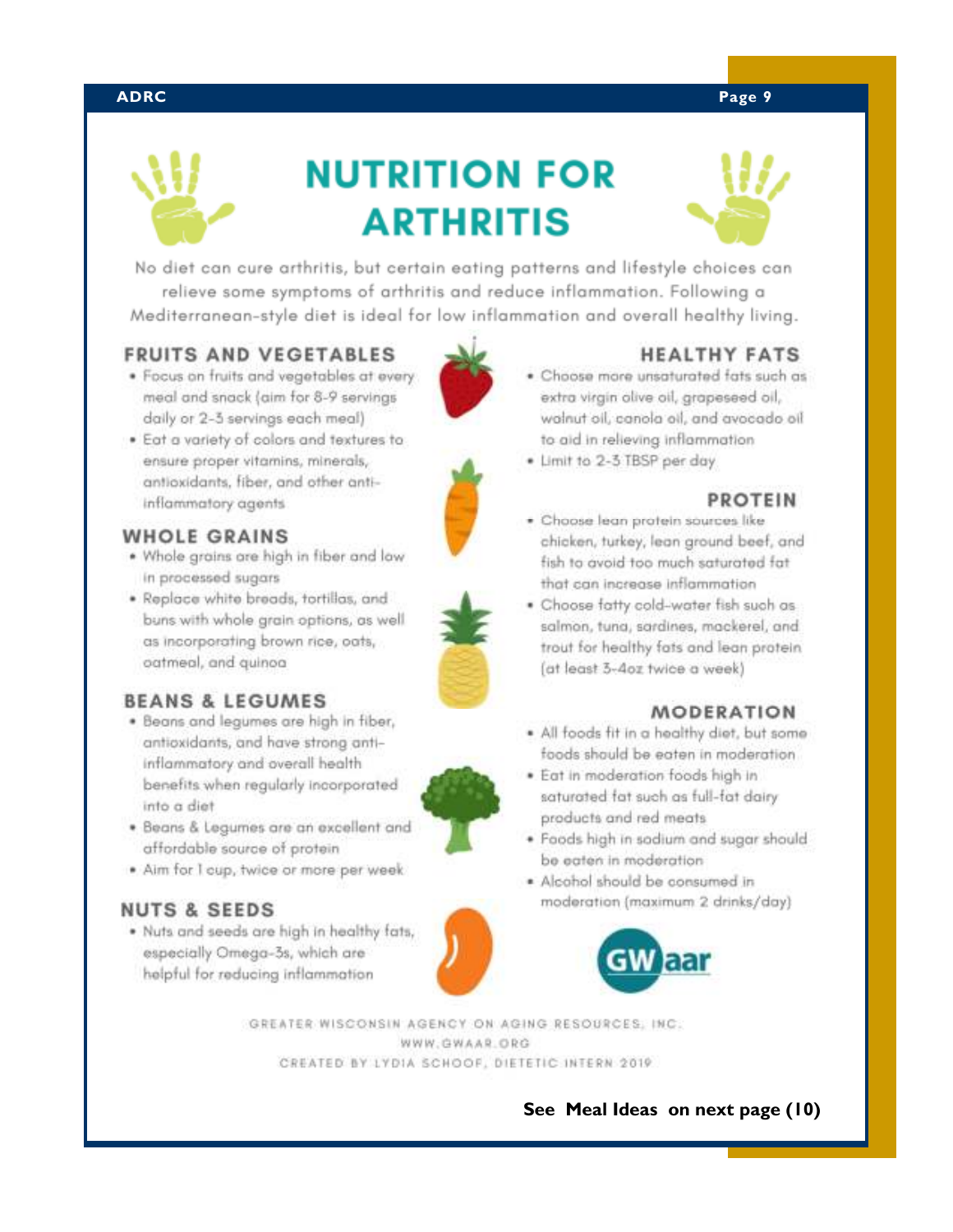### **Page 10 ADRC**

Continued from Page 9

### **Sample Menus for Arthritis Nutrition**  (Mediterranean Diet)

- Whole grain sandwich bread, grilled chicken breast seasoned with saltfree seasoning blend seasoning, sliced tomatoes, onions, olives, spinach, and spicy mustard
- Salmon with pesto, roasted sweet potatoes, and asparagus
- Oatmeal with blueberries, nuts, and Greek yogurt
- Scrambled eggs with onion, tomato, spinach, and cottage cheese or feta cheese
- Chicken with red beans and rice and a side salad
- Whole grain pasta with spinach and tomatoes, tossed with olive oil and lemon juice with grilled chicken, fish, or shrimp
- Whole grain spaghetti with ground turkey, tomato sauce and a side salad
- Bell peppers stuffed with tacoseasoned ground turkey, beans, rice, onion, tomato, low-moisture shredded cheese, and a side of fruit
- Whole grain tortilla with lowmoisture mozzarella cheese, shredded chicken, tomatoes, olives, onion, and spinach
- Tenderloin, potatoes, and carrots in the slow cooker with a side salad
- Tuna and low-moisture cheese melt on whole grain bread with a side of berries and green beans

### **Support Groups for Family Caregivers**

**First Friday 12 Noon-1:00 pm** *Caregiver Connection* Telephone Group Call 833-8762 for call-in Information **September 6 October 4 November 1**

**Second Saturday 10:30 am-12:00 Noon** Living Faith Lutheran Church 2915 Wright Ave, Racine **September 14 October 12 November 9**

### **First Tuesday 1:30-3:00 pm** Yorkville United Methodist Church 17645 Old Yorkville Rd

(Just off of Highway 20, 3 miles W of I-94) **September 3 October 1 November 5**

### **Third Wednesday 1:30-3:00 pm** Cross Lutheran Church 126 Chapel Terrace, Burlington **September 18 October 16 November 20**

*Alzheimer's Association Support Groups (For Families dealing with any type of dementia)* 

**First Thursday 10:30 am-12 Noon** Bethania Lutheran Church 4120 Wright Ave, Racine (Park and enter in the back of the building) **September 5 October 3 November 7**

**Second Thursday 6:00-7:30 PM** Bethania Lutheran Church 4120 Wright Ave, Racine (Park and enter in the back of building) **September 12 October 10 November 14**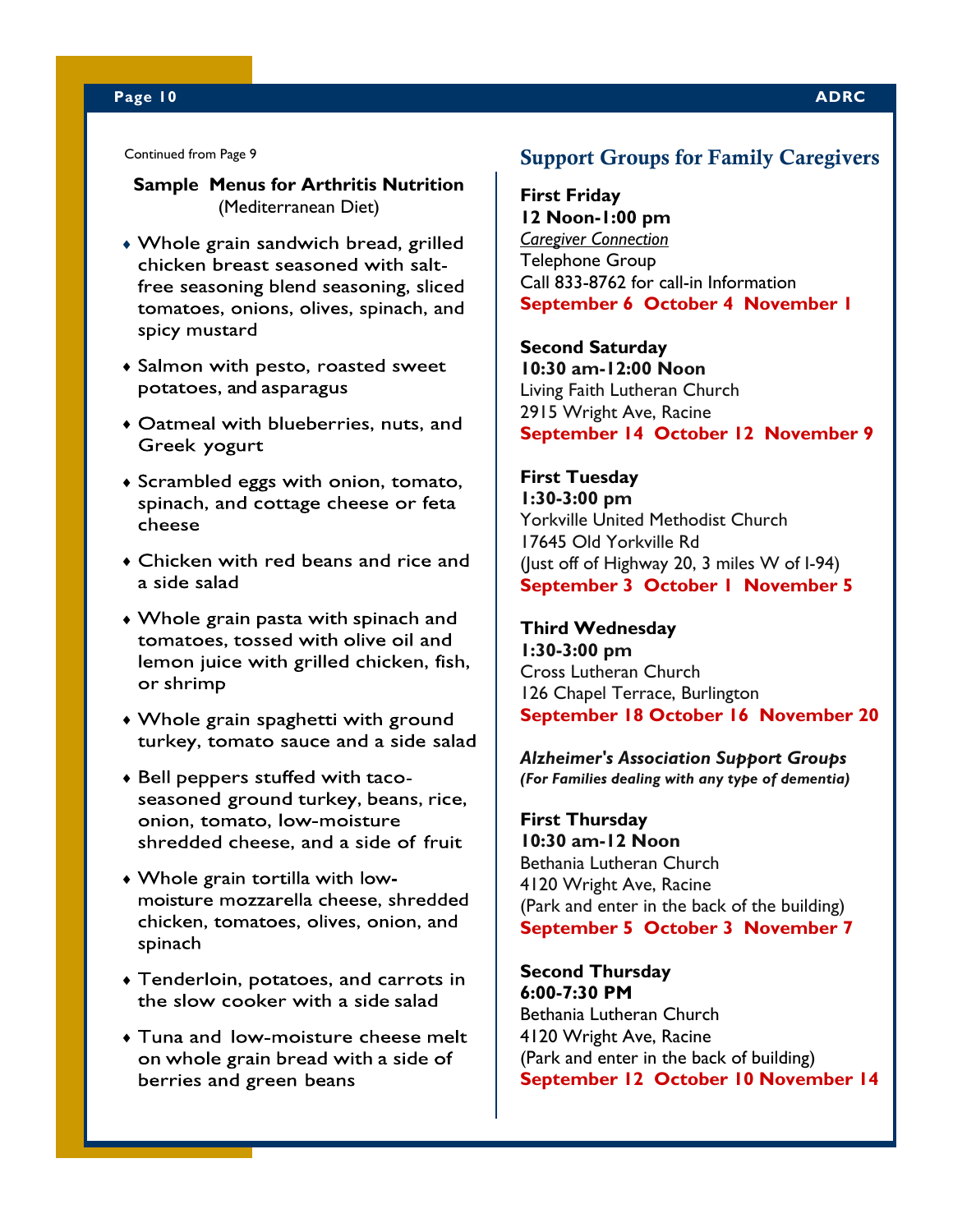### **Fall Seminars at the ADRC**

*All Seminars are held at the Racine County Public Works Building Auditorium at the Aging and Disability Resource Center, 14200 Washington Avenue, Sturtevant. Call to reserve your spot today 262-833-8777.*

### **Guardianship and Power of Attorney event**

Beginning at age 18, people should consider drafting power of attorney paperwork for health care and finances.

This free seminar is being offered to help answer questions and give guidance when making these important decisions. The ADRC will be offering this free, informational seminar on:

*Wednesday, September 11th* 4:00 - 6:00 pm

### **Displaying Telephones, Listening Devices, Signaling Systems**

Would you like to hear better on the phone? Do you miss the long

conversations with family and friends? Would you like to be able to make and receive calls more easily? Wisconsin has a program that assists people with disabilities

to select and purchase the right phone. Come find out how to make telephone conversation more enjoyable! Two Sessions are offered: *Thursday, September 17th*  10 am to Noon *Thursday, October 3rd*  1 pm to 3 pm

### **Care in the Home**

Find out about the different types of resources that can help you remain in your home. *Tuesday October 22nd* 1:30 to 3:00 pm



*May I have… Serenity to accept the things I cannot change, Courage to change the things I can, and Wisdom to know the difference.* 

### **New Memory Café**

On the first Monday of each month, join us from 1:30 to 3:00 pm at The Dish Restaurant, 1220 N Ohio Street in Racine.

Memory Cafés are places where persons with MCI (Mild Cognitive Impairment) early-stage Alzheimer's or a related dementia can go with their care partners to socialize and have fun with other people going through similar things. A Memory Café

has no real agenda or stated purpose except to enjoy each other's company. Cafés provide a time where you do not need to focus on the diagnosis, while having a great time connecting with each other as a family or creating new friendships.

New attendees RSVP to 800-272-3900